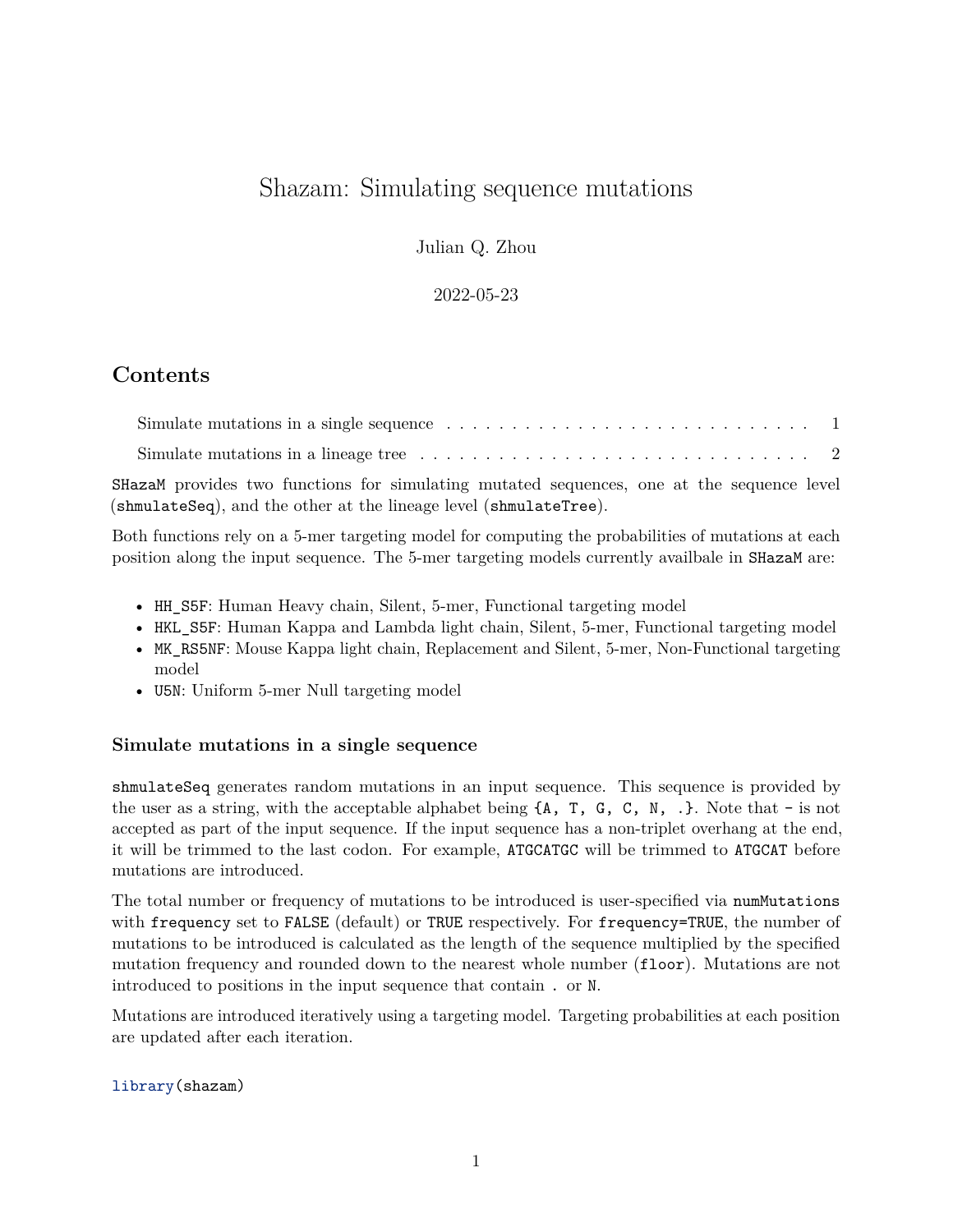```
# Input sequence
sequence <- "NGATCTGACGACACGGCCGTGTATTACTGTGCGAGAGATA.TTTA"
```
*# Simulate introduction of 6 mutations using the default HH\_S5F targeting model* shmulateSeq(sequence, numMutations=6)

## [1] "NGAACTGACGACACGGCCGTGTGTTTCTGTGCGAGAAATG.TTTT"

*# Simulate introduction of mutations at frequency 0.2 using the default HH\_S5F targeting model* shmulateSeq(sequence, numMutations=0.2, frequency=TRUE)

## [1] "NCATCAGACGACACGGCCGCAGATTATTGTGCGAGACGTA.GTTA"

*# Simulate introduction of 4 mutations using the MK\_RS5NF targeting model* shmulateSeq(sequence, numMutations=4, targetingModel=MK\_RS5NF)

## [1] "NGATCTGACGACACGGCCGAGTATTATTGTGCGAAAAATA.TTTA"

## <span id="page-1-0"></span>**Simulate mutations in a lineage tree**

shmulateTree generates a set of simulated sequences based on an input sequence and a lineage tree. The input sequence will act as the most recent common ancestor (MRCA) of the lineage tree, and sequences in the offspring nodes will be simulated with the numbers of mutations corresponding to the edge weights of the tree.

The lineage tree is supplied by the user as an igraph graph object, such as that returned by buildPhylipLineage of the alakazam package. For details, see the Reconstruction of Ig lineage trees vignette of alakazam. It is assumed that the name vertex attribute of the root node is Germline, as is the case with the trees built by buildPhylipLineage.

```
library(alakazam)
library(shazam)
library(igraph)
# Load example lineage
data(ExampleTrees, package="alakazam")
graph <- ExampleTrees[[17]]
# Input sequence to be used as MRCA of the lineage tree
sequence <- "NGATCTGACGACACGGCCGTGTATTACTGTGCGAGAGATAGTTTA"
# Simulate using the default HH_S5F targeting model
shmulateTree(sequence, graph)
## name sequence distance
## 1 Inferred1 NGATCTGACGACACGGCCGTGTATTACTGTGCGAGAGATAGTTTA 0
```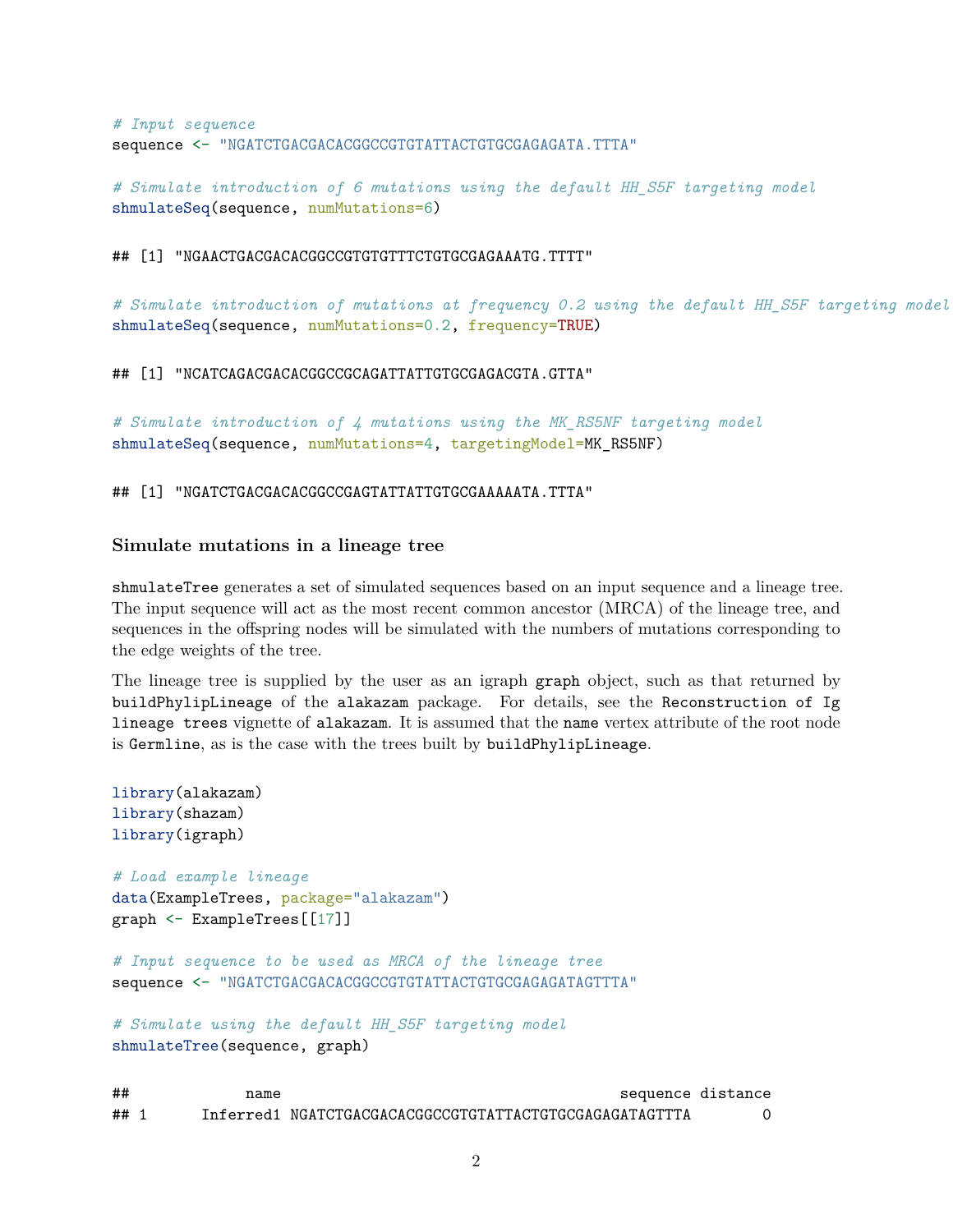|  | ## 2 GN5SHBT07JDYW5 NGATCTGACGACACGGCCATGTATGACTGTGCGAGAGATAGTTTA |   |
|--|-------------------------------------------------------------------|---|
|  | ## 3 GN5SHBT03EP4KC NGATCTGACGACACGCCCGTGTGTGACTGTGCGAGACATAGTTTA |   |
|  | ## 4 GN5SHBT01AKANC NGACTTGACGACACGCCCGTGAATTACTGTGCGGGAGATAGTTTA | 4 |
|  | ## 5 GN5SHBT01A3SFZ NGATTTGACGTCACGGCCATATATGACTGTGCGAAAAATTGTTTA | 6 |
|  | ## 6 GN5SHBT08HUU7M NTATCTGACGACACGGCCGTGTGTGACTGTGCGAGACAGAGTTTG | 3 |
|  | ## 7 GN5SHBT04CEA6I NGATCTGACGACAAGGCCATGTATGACTGTGCGAGAGATAGTTTA |   |
|  | ## 8 GN5SHBT06IXJIH NGATCTGACGACACGCCATGTATGACTGTGCGAGAGATAGTTTT  |   |

It is possible to exclude certain specified nodes from being considered as the MRCA and from being included as part of the simulation. To specify such nodes, use the field argument to indicate which annotation field in vertex\_attr(graph) contains information relevant to deciding which nodes to exclude, and the exclude argument to indicate the value in the annotation field that nodes to be excluded carry.

Note that when excluding some nodes, additional nodes that have not been explicitly specified by the user to be excluded may also get excluded. For example, suppose that node B is an offspring of node A; and node A has been specified by the user to be excluded. As a corollary of node A being excluded, its offspring node B will also become excluded, despite not being specified explicitly.

```
# The annotation field called "sample_id"
vertex_attr(graph)$sample_id
## [1] NA "+7d" "+7d" NA "+7d" "+7d" "+7d" "+7d" "+7d"
# notice that node "GN5SHBT01AKANC" is an offspring of "Inferred1"
par(max=c(0, 0, 0, 0) + 0.1)plot(graph, layout=layout_as_tree, edge.arrow.mode=0, vertex.label.cex=0.75)
```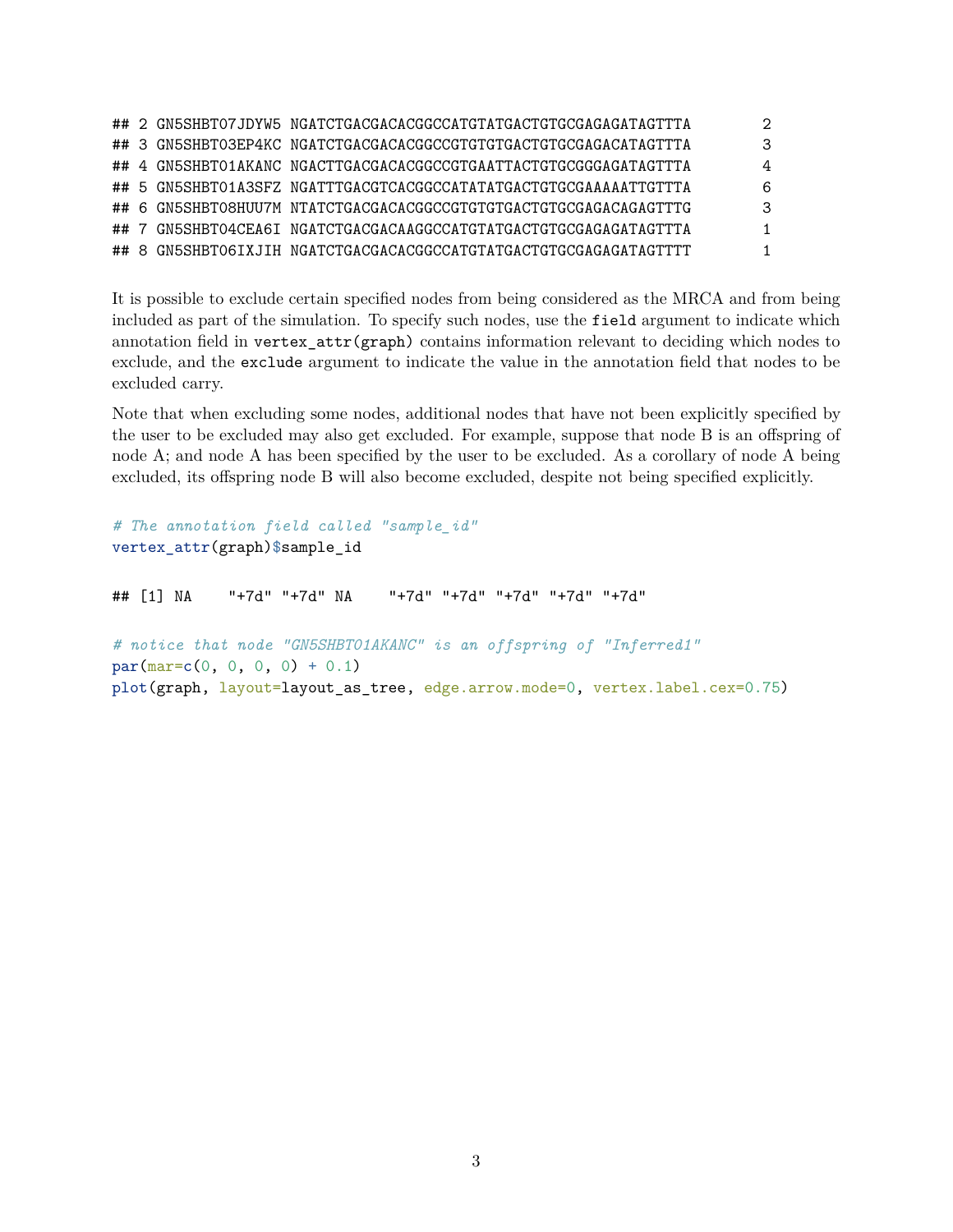

*# As a corollary, "GN5SHBT01AKANC", the offspring of "Inferred1", is also excluded # In this case, "GN5SHBT07JDYW5" is then taken to be the MRCA* shmulateTree(sequence, graph, field="sample\_id", exclude=NA)

| ## | name | sequence distance                                                 |   |
|----|------|-------------------------------------------------------------------|---|
|    |      | ## 1 GN5SHBT07JDYW5 NGATCTGACGACACGGCCGTGTATTACTGTGCGAGAGATAGTTTA | 0 |
|    |      | ## 2 GN5SHBT03EP4KC NGATGTGACGCCACGGCCGTGTATTACTGTGCGGGAGATAGTTTA | 3 |
|    |      | ## 3 GN5SHBT01A3SFZ NCATCTGACGACACGGCCGTGTATTACTCTACGAGGAATAGCTTA | 6 |
|    |      | ## 4 GN5SHBT08HUU7M NAAGGTGACGCCACGGCCGAGTATTACTGTGCGGGAGATAGTTTA | 3 |
|    |      | ## 5 GN5SHBT04CEA6I NGATCTGACGACACGGCCGTGTATCACTGTGCGAGAGATAGTTTA | 1 |
|    |      | ## 6 GN5SHBT06IXJIH NGATCTGACGACACGGCCGTGTATTACTGTGCGAGAGACAGTTTA |   |

It is also possible to add a proportional number of mutations to the immediate offsprings of the MRCA based on the fraction of the nucleotide sequence that is within the junction region. This is achieved via the optional junctionWeight argument, to be supplied as a numeric value between 0 and 1.

As an exmample, suppose that the MRCA has two immediate offsprings, each containing 2 and 4 mutations respectively compared to the MRCA. With junctionWeight=0.2, the number of mutations to be introduced to these two offsprings will become  $round(2*(1+0.2))(2)$  and  $round(4*(1+0.2))$ (5) respectively.